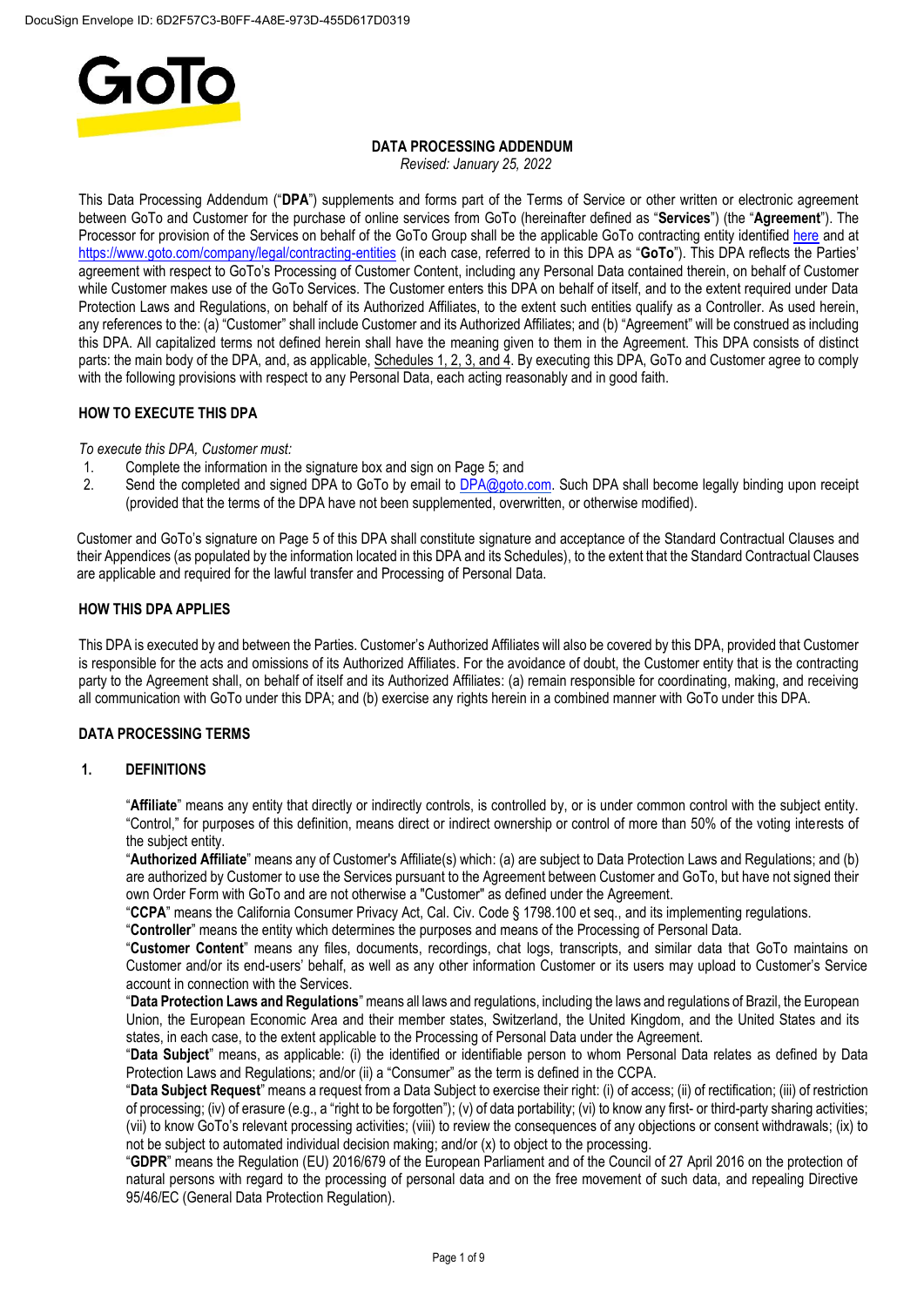"**LGPD**" means Brazil Law No. 13.709, the General Law on Protection of Personal Data, as amended.

"**GoTo Group**" means GoTo and its Affiliates engaged in the Processing of Personal Data in connection with providing the Services to Customer.

"**Party**" **or** "**Parties**" means either the applicable Customer or GoTo entit(ies) individually, or together the Parties, who have entered into the Agreement and this DPA.

"**Personal Data**" means any information relating to: (i) an identified or identifiable natural person (e.g., a Data Subject or Consumer); and/or (ii) an identified or identifiable legal entity (e.g., a household under CCPA), in each case, where such information is maintained on behalf of the Controller by the Processor within its Services environment and is protected similarly as personal data, personal information, or personally identifiable information under Data Protection Laws and Regulations.

"**Processing**" means any operation or set of operations which is performed upon Personal Data, whether or not by automatic means, such as collection, recording, organization, structuring, storage, adaptation or alteration, retrieval, consultation, use, disclosure by transmission, dissemination or otherwise making available, alignment or combination, restriction, erasure or destruction.

"**Processor**" means the entity which Processes Personal Data on behalf of the Controller, including, as applicable, any "Service Provider" as the term is defined by the CCPA.

"**Technical and Organizational Measures**" or "**TOMs**" means the applicable technical and organizational measures documentation located in Schedule 4 of this DPA.

"**Standard Contractual Clauses**" means the standard contractual clauses, also known as "SCCs," attached to the European Commission's Implementing Decision (EU) 2021/914 found a[t https://eur-lex.europa.eu/eli/dec\\_impl/2021/914/oj.](https://eur-lex.europa.eu/eli/dec_impl/2021/914/oj)

"**Sub-processor**" means any Processor engaged by GoTo to assist in fulfilling its obligations with respect to providing the Services pursuant to the Agreement or this DPA or a member of the GoTo Group.

"**Supervisory Authority**" means an independent public authority established under applicable law to oversee compliance with Data Protection Laws and Regulations.

## **2. PROCESSING OF PERSONAL DATA**

- **2.1 Roles of the Parties.** The Parties agree that with regard to the Processing of Personal Data by GoTo on behalf of Customer, Customer is the Controller, GoTo and members of the GoTo Group are the Processors or Sub-processors (as the case may be), and that GoTo and/or members of the GoTo Group will engage Sub-processors as further detailed in Section 5 (Subprocessors) below. For the avoidance of doubt, the GoTo entity serving as Processor has been identified in the introductory (first) paragraph of this DPA and the other members of the GoTo Group which serve as Sub-processors are identified in the Affiliate Sub-processor Disclosure referenced in the attached Schedule 1.
- **2.2 Customer's Responsibilities.** When using the Services, Customer shall Process Personal Data in accordance with Data Protection Laws and Regulations, including maintaining lawful basis (e.g., consent) and rights to use and provide Personal Data, as part of Customer Content. Customer's instructions for the Processing of Personal Data shall comply with Data Protection Laws and Regulations.
- **2.3 GoTo's Responsibilities.** GoTo shall treat Customer's Personal Data in a confidential manner, consistent with Section 6 of this DPA, and shall only Process Personal Data on behalf of and in accordance with Customer's documented instructions, which are deemed given, for the following purposes: (i) Processing in accordance with the Agreement and applicable Order Form(s); (ii) Processing initiated by users in their use of the Services; and (iii) Processing to comply with other documented reasonable instructions provided by Customer (e.g., via email) where such instructions are consistent with the terms of the Agreement. As required under Article 28 of the GDPR, to the extent such Processing of Personal Data includes transfers of Personal Data to a third country or an international organization as legally required by European Union or Member State law to which GoTo is subject, GoTo shall inform the Customer of that legal requirement before initiating Processing, unless the applicable European Union or Member State law prohibits such information on important grounds of public interest. GoTo shall immediately inform Customer if, in its opinion, it believes that any instructions of Customer conflict with or infringe the requirements of Applicable Data Protection Laws and Regulations.
- **2.4 Processing Details.** The categories of Data Subjects, categories of Personal Data transferred, sensitive data transferred (if applicable), frequency of the transfer, nature and purpose of Personal Data transfer and Processing, retention of Personal Data, and subject matter of the Processing are specified in Schedule 2 (Description of the Transfer) to this DPA.

### **3. RIGHTS OF DATA SUBJECTS**

Unless legally prohibited from doing so, GoTo shall promptly notify Customer and/or direct the applicable Data Subject to Customer in the event that it receives a Data Subject Request. Taking into account the nature of the Processing, GoTo shall assist Customer by appropriate technical and organizational measures, insofar as this is possible, for the fulfilment of Customer's obligation to respond to requests related to a Data Subject's rights under Data Protection Laws and Regulations.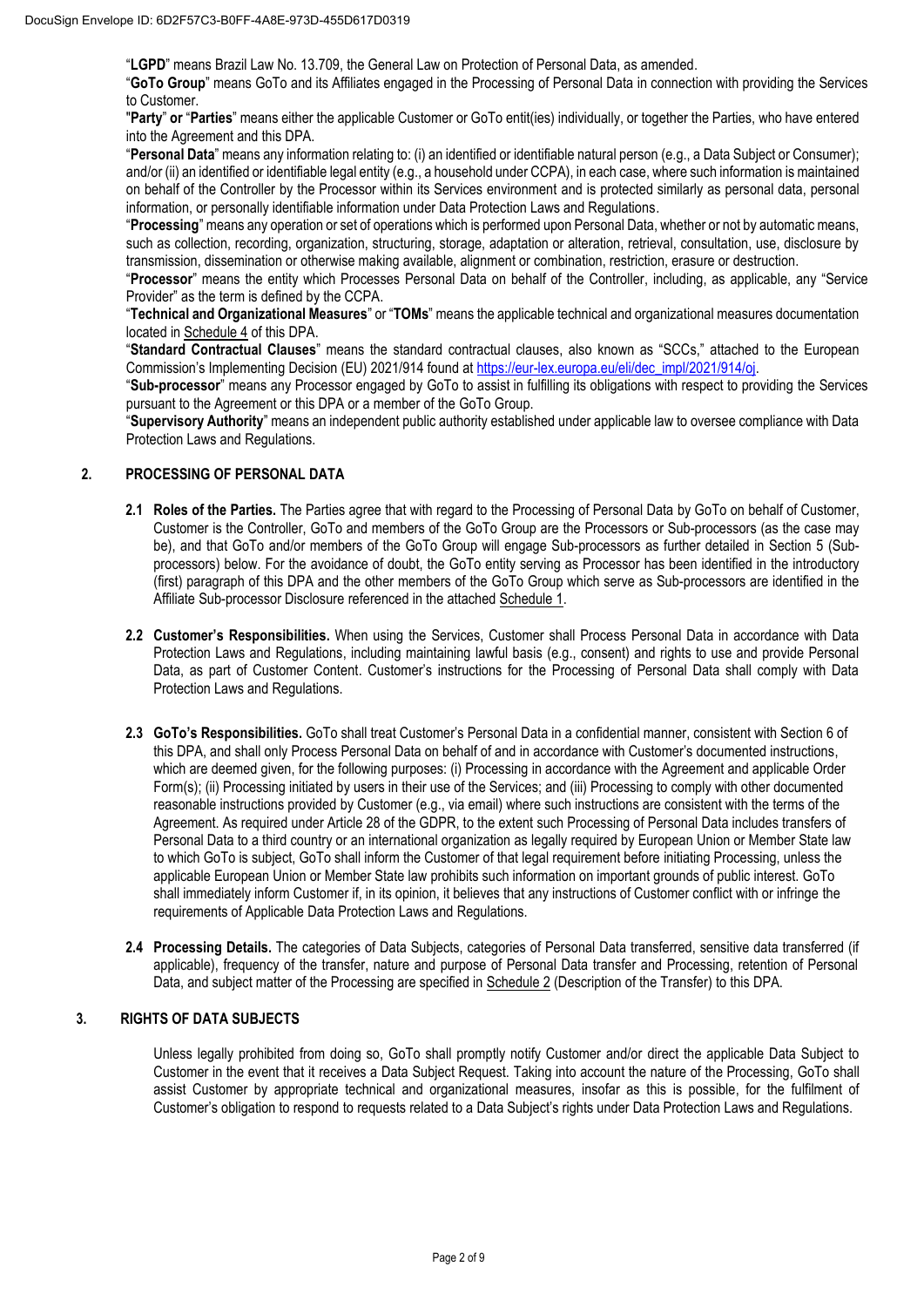## **4. GOTO PERSONNEL**

GoTo shall ensure that its personnel engaged in the Processing of Personal Data are: (a) informed of the confidential nature of the Personal Data and have executed written confidentiality agreements; (b) have received appropriate training on their responsibilities, specifically pertaining to security and privacy measures; and (c) only have access to Personal Data to the extent reasonably determined to be necessary in order to perform any obligations, responsibilities, or duties as further specified in this DPA and the Agreement. Further, to the extent permitted by applicable law, GoTo shall ensure that the confidentiality obligations specified in this Section 4 shall survive the termination of the personnel engagement.

## **5. SUB-PROCESSORS**

- **5.1 Appointment of Sub-processors.** Customer acknowledges and agrees that: (a) GoTo's Affiliates may be retained as Subprocessors; and (b) GoTo and its Affiliates may engage third-party Sub-processors in connection with the provision and operation of the Services. Prior to engaging any Sub-processors (whether a third-party or GoTo Affiliate), GoTo or a GoTo Affiliate shall carry out appropriate due diligence on the Sub-processor and enter into a written agreement with each Subprocessor which provides for sufficient guarantees from the Sub-processor to implement appropriate technical and organizational measures containing the same level of data protection obligations with respect to the protection of Customer Content in such a manner that the processing will meet the requirements of applicable Data Protection Laws and Regulations.
- **5.2 Current Sub-processors and Notice of New Sub-processors.** Customer approves the Sub-processors referenced in Schedule 1 of this DPA. GoTo or a GoTo Affiliate may remove, replace or appoint suitable and reliable (further) Sub-processors at its own discretion in accordance with this Section 5.2 and Section 5.3. GoTo's most up-to-date list of Sub-processors utilized for the Services and their geographic location ("**Sub-processor Disclosure**") may be found at GoTo's [Trust and Privacy Center](https://www.goto.com/company/trust) (also accessible via<http://www.goto.com/company/trust> under the "Product Resources" tab). GoTo shall inform Customer of any new Sub-processors by providing an updated disclosure on its Trust and Privacy Center at [www.goto.com/company/trust](http://www.goto.com/company/trust) as well as via e-mail no less than fifteen (15) business days before authorizing such Sub-processor(s) to Process Personal Data in connection with the provision of the applicable Services. To enable receipt of such e-mail notifications, Customer may subscrib[e here](https://lp.logmeininc.com/sub-processor-preference.html) (also available at [https://lp.logmeininc.com/sub-processor-preference.html\)](https://lp.logmeininc.com/sub-processor-preference.html).
- **5.3 Objection Rights.** Customer may, in good faith, reasonably object to GoTo's or GoTo Affiliate's use of a new Sub-processor by notifying GoTo promptly in writing (e-mail acceptable) within fifteen (15) business days after GoTo's notice in accordance with the mechanism set out in Section 5.2. Such notice shall explain the Customer's good faith, reasonable grounds for the objection. In the event Customer objects to a new Sub-processor, GoTo will use commercially reasonable efforts to make available to Customer a change in the Services or recommend a commercially reasonable change to Customer's configuration or use of the Services to avoid Processing of Personal Data by the objected-to new Sub-processor without unreasonably burdening the Customer. If the Parties are unable to resolve such objection or GoTo is otherwise unwilling to resolve or make available such change within a reasonable period of time, Customer may terminate the applicable Order Form(s) with respect to those Services which cannot be provided by GoTo without the use of the objected-to new Sub-processor by providing written notice to GoTo. GoTo will refund Customer any prepaid, unused, fees covering the remainder of the term of such Order Form(s) following the effective date of termination solely with respect to such terminated Services, without imposing a penalty for such termination on Customer.
- **5.4 Liability.** GoTo shall be liable for the acts and omissions of its Sub-processors to the same extent GoTo would be liable if performing the applicable Sub-processor services directly under the terms of this DPA.

## **6. SECURITY**

- **6.1 Protection of Customer Content.** Taking into account the state of the art, the costs of implementation and the nature, scope, context, and purposes of processing, as well as the risk of varying likelihood and severity for the rights and freedoms of natural persons, GoTo shall implement and maintain appropriate technical and organizational measures for protection of the security (including protection against a Security Incident, as defined below), confidentiality, and integrity of Customer Content, as set forth in the applicable Technical and Organizational Measures (Schedule 4). GoTo regularly monitors compliance with these measures and will not take any action to, intentionally or negligently, materially decrease the overall security of the Services during a subscription term.
- **6.2 Third-Party Certifications and Audits.** GoTo shall make available to the Customer all information necessary to demonstrate compliance with its obligations under applicable Data Protection Laws and Regulations by making available, upon Customer's request and no more than once annually: (a) any written technical documentation that GoTo makes available or generally provide to its customer base; and (b) information regarding GoTo's compliance with the obligations in this DPA, in the form of applicable third-party certifications and/or audits [including those specified in the applicable Technical and Organizational Measures available on GoTo's [Trust and Privacy Center](https://www.goto.com/company/trust) (also accessible via<http://www.goto.com/company/trust> under the "Product Resources" tab)]. Where required under Data Protection Laws and Regulations, the preceding may also include relevant information and documentation about GoTo's Sub-processors, to the extent such information is available and may be distributed by GoTo. Should additional audit activities be deemed reasonably necessary, for example if there is: (i) a requirement under Data Protection Laws and Regulations; (ii) a Security Incident; (iii) a material adverse change or reduction to the relevant data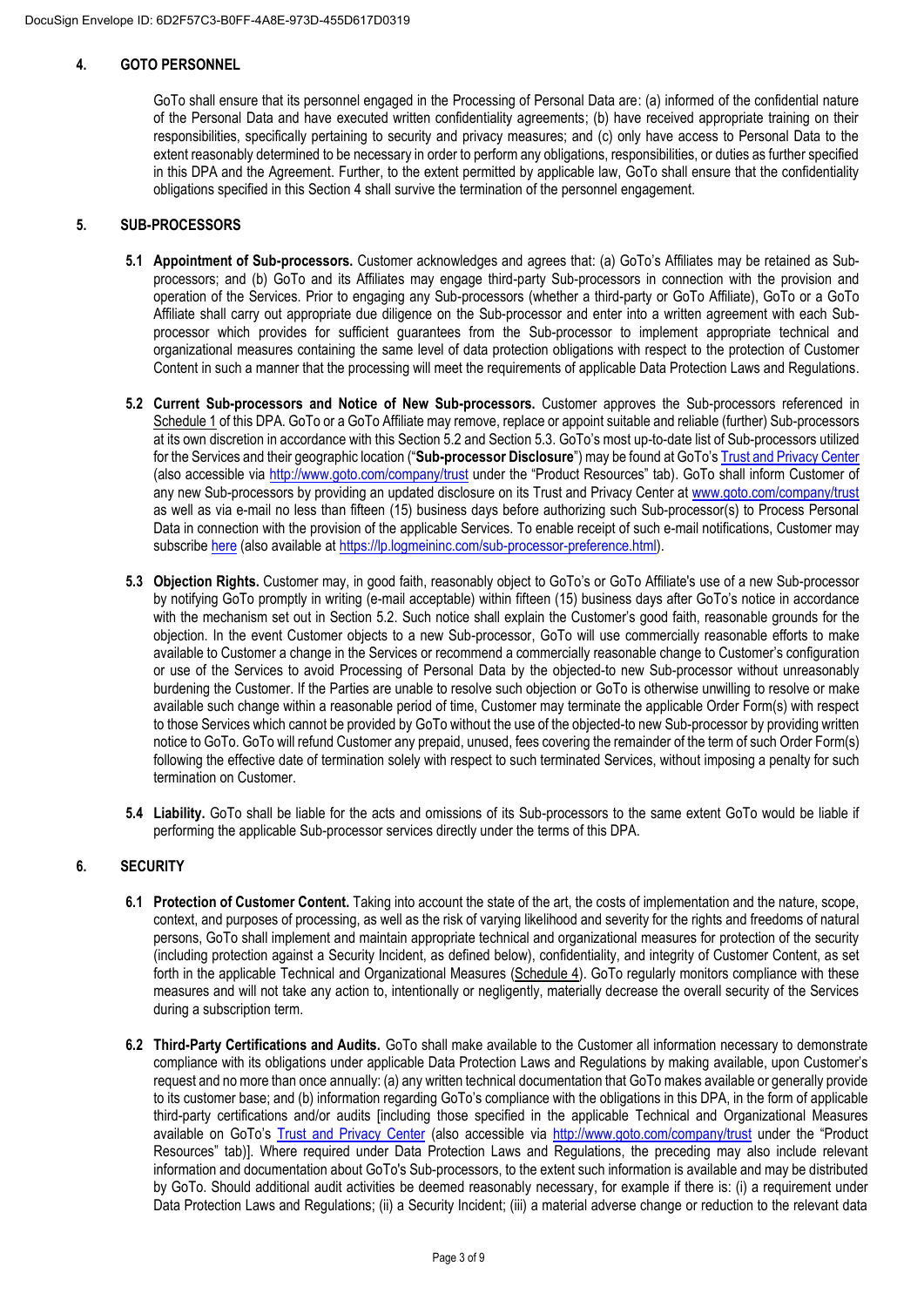protection practices for GoTo's Services; and/or (iv) a breach of the material terms of this DPA, Customer may contact GoTo to request an audit by the Customer directly or another auditor appointed by the Customer of the procedures relevant to the protection of Personal Data under this DPA. Before the commencement of any such audit, Customer and GoTo shall mutually agree upon the scope, timing, duration, and/or reimbursable expenses (if any and solely to the extent permitted by Data Protection Laws and Regulations) of the audit. Customer shall: (a) promptly provide GoTo with information regarding any noncompliance discovered during the course of an audit; and (b) use best efforts to minimize interference with GoTo's business operations when conducting any such audit.

**6.3 Data Protection Impact Assessment**. If, pursuant to Data Protection Laws and Regulations, Customer is required to perform a data protection impact assessment, prior consultation with a Supervisory Authority having appropriate jurisdiction, privacy impact assessment, or the equivalent construct, in connection with their use of the Services provided by GoTo under this DPA, GoTo shall provide reasonable cooperation and assistance to Customer in helping to fulfill these obligations, to the extent such information is available to GoTo.

## **7. NOTIFICATIONS REGARDING CUSTOMER CONTENT**

GoTo maintains security incident management policies and procedures, as further specified in the Technical and Organizational Measures, and shall notify Customer, without undue delay, of any actual breach of its security leading to the accidental or unlawful destruction, loss, alteration, unauthorized disclosure of, or access to Customer Content, including any Personal Data therein, transmitted, stored or otherwise Processed by GoTo or its Sub-processors of which GoTo becomes aware (a "**Security Incident**"). Notification provided under this Section 7 shall not be interpreted or construed as an admission of fault or liability by GoTo. GoTo shall make reasonable efforts to identify the cause of such Security Incident and take those steps as GoTo deems necessary and reasonable in order to remediate the cause of such a Security Incident to the extent the remediation is within GoTo's reasonable control. Additionally, GoTo shall provide Customer with relevant information about the Security Incident, as reasonably required to assist the Customer in ensuring Customer's compliance with its own obligations under Data Protection Laws and Regulations, such as to notify any Supervisory Authority or Data Subject in the event of a Security Incident.

## **8. DELETION AND RETURN OF CUSTOMER CONTENT**

Following the termination or expiration of the Customer's Agreement, the Customer's discontinuation of the use of their GoTo account (whether free or paid), or earlier upon Customer's written request, GoTo shall delete and make irretrievable Customer Content, including any Personal Data therein, unless European Union law or Member State law requires or permits further storage of such Customer Content and/or other Personal Data. Automatic data retention periods shall be in accordance with the procedures and timeframes specified in the applicable Technical and Organizational Measures. GoTo shall certify the deletion of Customer Content and, upon request, shall provide proof of such certification. Additionally, upon Customer's written request, GoTo shall either return, or otherwise direct Customer on how to conduct a self-service data export (where available), any Customer Content or other Personal Data retained by GoTo to Customer or Customer's representatives.

## **9. LIMITATION OF LIABILITY**

Each Party's and all of its Affiliates' liability, in the aggregate, arising out of or related to this DPA, and all DPAs between Authorized Affiliates and GoTo, whether in contract, tort or under any other theory of liability, is subject to the 'Limitation of Liability' section of the Agreement, and any reference to the liability of a Party means the total liability of that Party and all of its Affiliates under the Agreement and all DPAs together.

### **10. EUROPEAN-SPECIFIC PROVISIONS**

The following provisions shall apply to the extent that: (i) Customer is located in the European Union/European Economic Area; or (ii) is located outside of the European Union/European Economic Area but remains subject to the GDPR:

- **10.1 GDPR.** To the extent GoTo Processes Personal Data on behalf of Customer, it shall do so in accordance with the requirements of GDPR directly applicable to GoTo in the provision of its Services.
- **10.2 Standard Contractual Clauses.** The Standard Contractual Clauses shall apply in addition to the DPA for any transfers of Personal Data under this DPA from the European Union, the European Economic Area, and/or Switzerland to countries which do not ensure an adequate level of data protection within the meaning of Data Protection Laws and Regulations of the foregoing territories. The Standard Contractual Clauses, pursuant to this Section 10.2, shall be structured as follows: (i) Module Two (Controller to Processor) terms shall apply and Modules One, Three, and Four shall be deleted in their entirety; (ii) Clause 7 shall be deleted in its entirety and the Parties may add additional entities to this DPA by executing an additional DPA, as made available at [www.goto.com/company/legal;](http://www.goto.com/company/legal) (iii) in Clause 9, Option 2 shall apply (as detailed in Section 5 of this DPA); (iv) in Clause 11, the optional independent dispute resolution body that GoTo makes available to Data Subjects at no cost is provided through TrustArc, a third-party privacy firm, at [https://feedback-form.truste.com/watchdog/request;](https://feedback-form.truste.com/watchdog/request) (v) in Clause 17, Option 1 shall apply and the Standard Contractual Clauses shall be governed by Irish law; (vi) in Clause 18(b), disputes shall be resolved before the courts of Ireland; and (vii) the Annexes of the EU Standard Contractual Clauses shall be populated with the information set out in the Schedules to this DPA.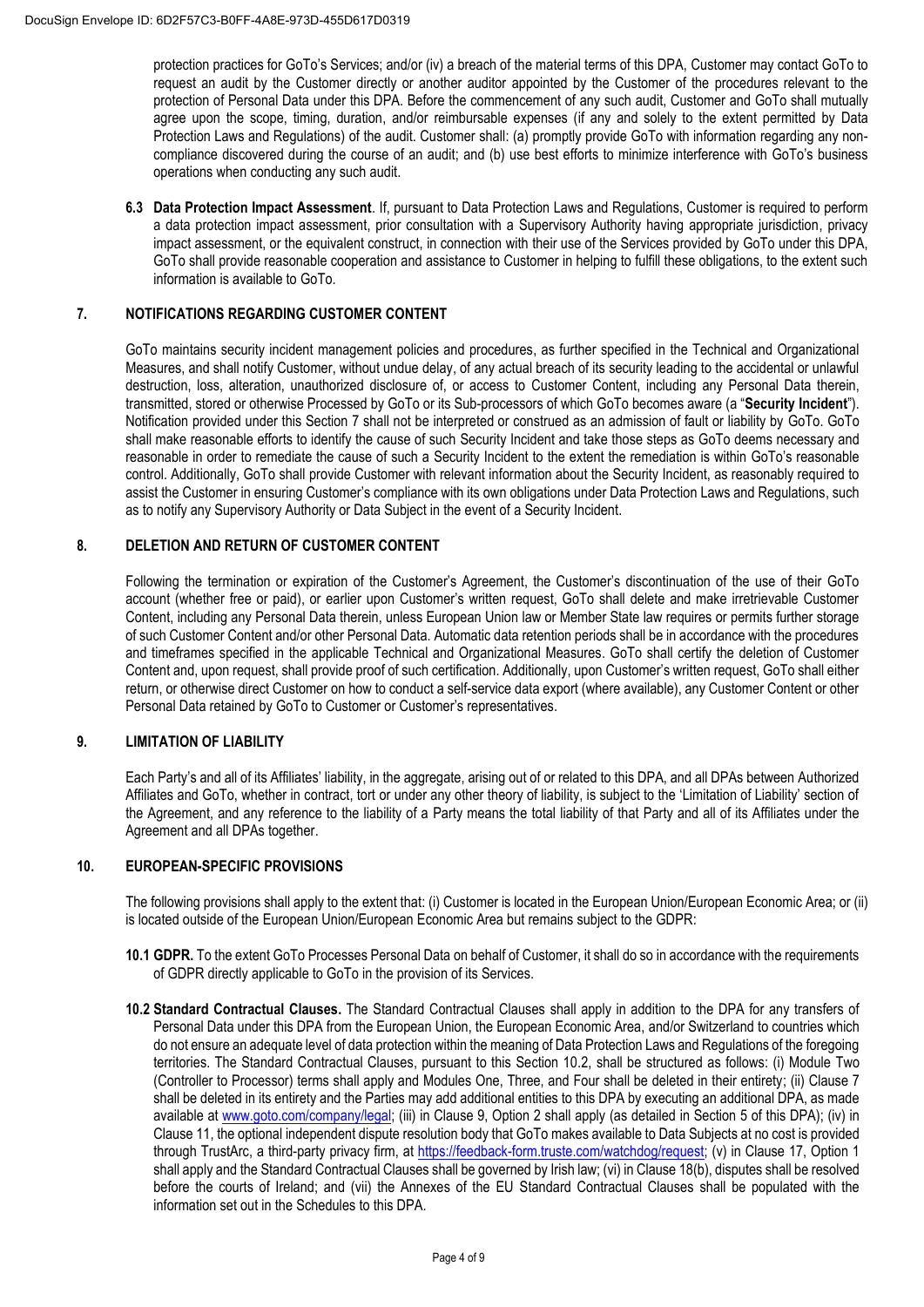**10.3 Alternative Data Transfer Mechanism**. For the avoidance of doubt, should the transfer mechanism identified in Section 10.2 be deemed invalid by a Supervisory Authority or court with applicable authority, the Parties shall endeavor in good faith to negotiate an alternative mechanism (if available and required) to permit the continued transfer of Personal Data.

## **11. CALIFORNIA CONSUMER PRIVACY ACT (CCPA)**

For Customers and/or Data Subjects who are residents of the State of California, GoTo shall not: (a) sell any Personal Data; or (b) receive any Personal Data as consideration for any services or other items provided or performed by GoTo as a Service Provider under this Agreement. GoTo shall not collect, retain, share or use any Personal Data except as necessary for a business purpose pursuant to a written contract (i.e., to provide and operate the GoTo services) and subject to the restrictions specified in Section 1798.140 (v) of the CCPA. GoTo agrees to refrain from taking any action that would cause any transfers of Personal Data to or from Customer to qualify as "selling personal information" under the CCPA or any other similar applicable privacy laws.

## **12. APEC PRIVACY RECOGNITION FOR PROCESSORS**

GoTo and the GoTo Group have obtained the Asia-Pacific Economic Cooperation ("APEC") Privacy Recognition for Processors ("PRP") certification and shall Process Personal Data, where applicable, in accordance with the obligations and responsibilities of a Processor under the APEC Privacy Framework.

## **13. BRAZILIAN GENERAL DATA PROTECTION LAW (LGPD)**

For Customers and/or Data Subjects who are residents of the Federal Republic of Brazil, GoTo shall, where applicable: (a) provide its Services under the express obligations imposed by the LGPD on a Data Processor for the benefit of a Data Controller; and (b) as required under Articles 33 through 36 of the LGPD, transfer Personal Data on the basis of the Standard Contractual Clauses, as modified in accordance with the LGPD.

## **14. INTERNATIONAL TRANSFERS**

For applicable jurisdictions outside of the European Economic Area, the Standard Contractual Clauses and/or standard contractual clauses that may be approved by a European Commission decision shall be utilized where required and/or permitted for the lawful transfer of Personal Data, provided that such terms shall be amended to align with Data Protection Laws and Regulations, as well as to reflect the appropriate GoTo contracting entity, choice of law, and location of disputes.

## **15. LEGAL EFFECT AND CONFLICT**

This DPA shall become legally binding between Customer and GoTo upon execution of the Agreement. Once effective, this DPA shall be incorporated into and form part of the Agreement or applicable Order Form. For matters not addressed under this DPA, the terms of the Agreement apply. With respect to the rights and obligation of the Parties vis-à-vis each other, in the event of a conflict between the terms of the Agreement and this DPA, the terms of this DPA will control. In the event of a conflict between the terms of the DPA and the Standard Contractual Clauses, the Standard Contractual Clauses will prevail.

#### **List of Schedules:**

Schedule 1: Approved Sub-Processors

Schedule 2: Description of the Transfer

Schedule 3: Provisions Related to the Standard Contractual Clauses

Schedule 4: Technical and Organizational Measures

The Parties' authorized signatories have duly executed this Agreement:

Customer: ADLON Intelligent Solutions GmbH

# **GoTo**:

By:

[*In its own name and on behalf of each GoTo contracting entity*]

|                                     |  | OMer ADLON Intelligent Solutions GmbH |  |  |  |  |
|-------------------------------------|--|---------------------------------------|--|--|--|--|
|                                     |  |                                       |  |  |  |  |
| DocuSigned by:                      |  |                                       |  |  |  |  |
| 46E756FEFD7F48F                     |  | andreas Richstaetter                  |  |  |  |  |
|                                     |  | e Andreas Richstaetter                |  |  |  |  |
|                                     |  | General Manager :                     |  |  |  |  |
| tive Date: <sub>March</sub> 7, 2022 |  |                                       |  |  |  |  |

Name: Andreas Richstaetter

Title: General Manager

By:

Title: SVP, General Counsel and Secretary

EUL JARE VERUT

DocuSianed by:

Name: Michael J. Donahue

Effective Date: March 7, 2022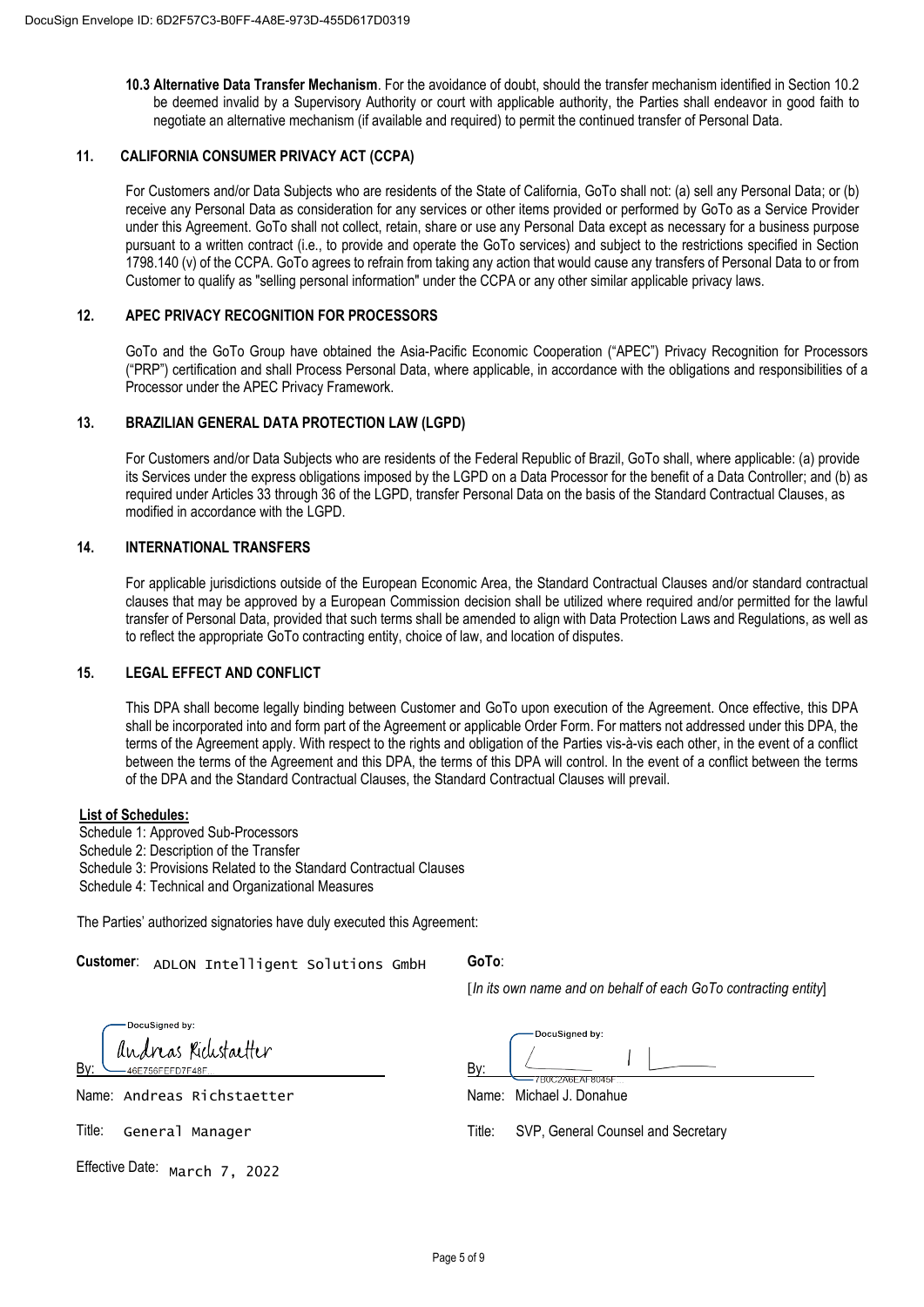# **SCHEDULE 1 - APPROVED SUB-PROCESSORS**

Last Updated: January 25, 2022

Customer authorizes the Sub-processors disclosed via the applicable hyperlinks below and in the [Trust & Privacy Center](https://www.goto.com/companytrust) (also accessible in the Product Resources section at [https://www.goto.com/company/trust/resource-center\)](https://www.goto.com/company/trust/resource-center) to provide and operate the GoTo Services to which they have subscribed under their Agreement:

- GoTo's Affiliate [Sub-processor Disclosure](https://logmeincdn.azureedge.net/legal/goto-affiliates-list.pdf)
- Unified Communications and Collaboration
	- [GoToMeeting / GoToWebinar / GoToTraining](https://logmeincdn.azureedge.net/legal/GTM-GTW-GTT_Subprocessor-List.pdf)
	- [Grasshopper](https://logmeincdn.azureedge.net/legal/Grasshopper-Subprocessor-List.pdf)
	- [GoToConnect](https://logmeincdn.azureedge.net/legal/gotoconnect-subprocessor-list.pdf)
	- [join.me](https://logmeincdn.azureedge.net/legal/join.me-Subprocessor-List.pdf)
- Remote Support Group
	- [Central / Pro](https://logmeincdn.azureedge.net/legal/Central-Pro-Hamachi-Subprocessor-List.pdf)
	- [GoToAssist](https://logmeincdn.azureedge.net/legal/GoToAssist-v4_Subprocessor_List.pdf)
	- **[GoToAssist Corporate](https://logmeincdn.azureedge.net/legal/GoToAssist-Corporate-Subprocessor-List.pdf)**
	- [GoToAssist Remote Support \(formerly, RescueAssist\)](https://logmeincdn.azureedge.net/legal/GTARS-v5_fka_RescueAssist_Sub-Processor_List.pdf)
	- [GoToMyPC](https://logmeincdn.azureedge.net/legal/GoToMyPC-Subprocessor-List.pdf)
	- [Rescue / Rescue Live Lens / Rescue Live Guide](https://logmeincdn.azureedge.net/legal/Rescue_incl-Live-Guide-and-Live-Lens_Sub-Processor_List.pdf)
- Identity Group
	- [LastPass](https://logmeincdn.azureedge.net/legal/LastPass-Subprocessor-list.pdf)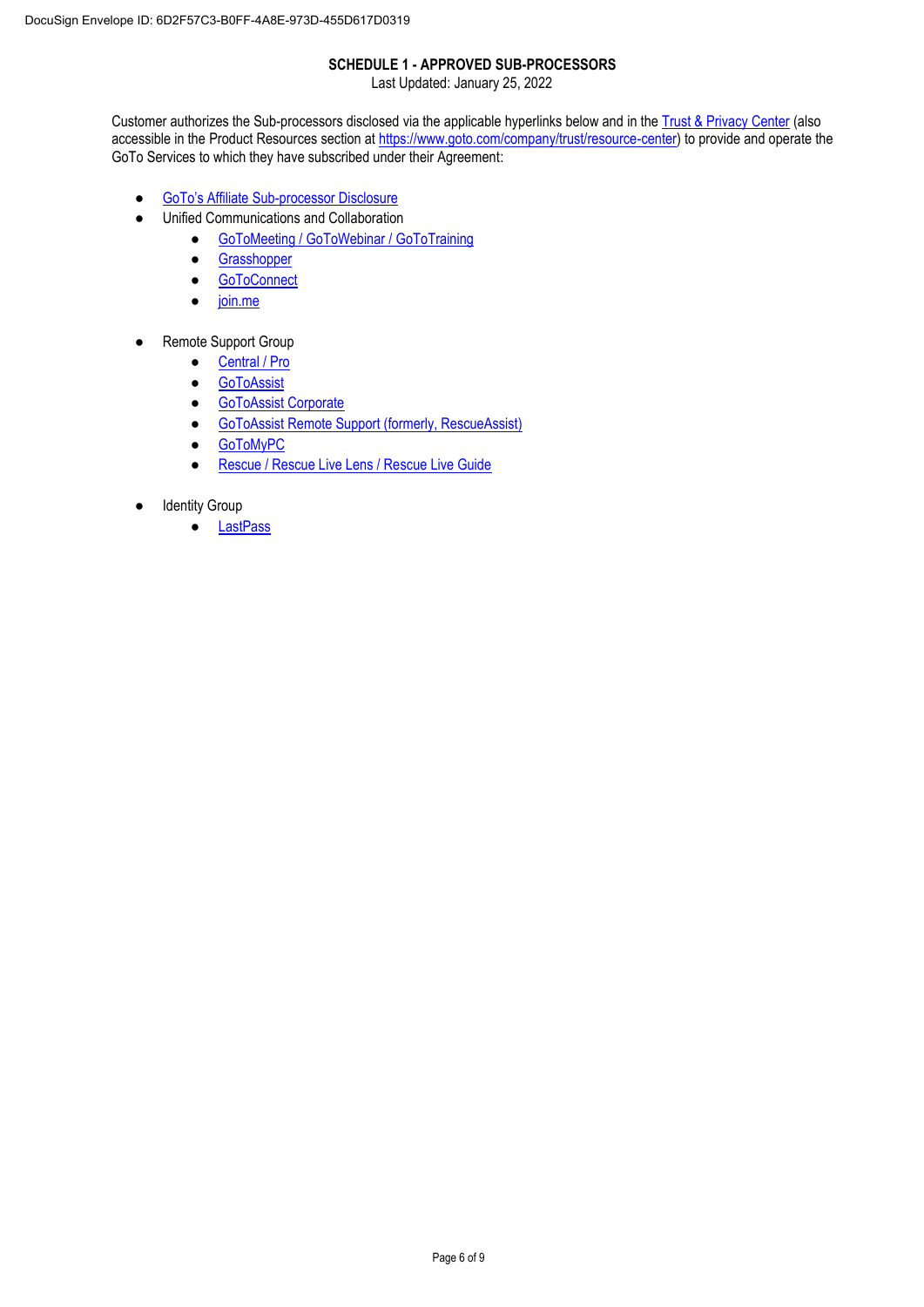### **SCHEDULE 2 - DESCRIPTION OF THE TRANSFER**

## **Categories of Data Subjects**

Customer may submit Personal Data to the Services, the extent of which is determined and controlled by Customer in its sole discretion, and which may include, but is not limited to Personal Data relating to the following categories of data subjects:

- Prospects, customers, business partners and vendors of Customer (who are natural persons)
- Employees or contact persons of Customer's prospects, customers, business partners and vendors
- Employees, agents, advisors, freelancers of Customer (who are natural persons)
- Customer's users (who are natural persons) authorized by Customer to use the Services

## **Categories of Personal Data Transferred**

Customer may submit Personal Data to the Services, the extent of which is determined and controlled by Customer in its sole discretion, and which may include, but is not limited to the following categories of Personal Data:

- First and last name
- Title
- Position
- Employer
- Contact information (company, email, phone, physical business address)
- Device identification data and traffic data (e.g., MAC addresses, web logs, etc.)
- Professional life data
- Personal life data
- **Localisation data**

### **Sensitive Data Transferred (If Applicable)**

The Parties do not anticipate that any sensitive data will be transferred. However, it is possible for the Customer to choose to submit sensitive data to the Services, the extent of which is determined and controlled by the Customer in its sole discretion, and for which relevant safeguards are specified in Schedule 4 herein.

#### **Frequency of the Transfer**

The frequency, type, nature, and purpose of the data transfer will be dependent upon the Customer's individual use case (i.e., transfer frequency may be continuous and/or may be limited in time to a specific session or event).

### **Nature and Purpose of Personal Data Transfer and Processing**

GoTo will Process and transfer Personal Data, in its capacity as a Processor, and engage Sub-processors, as necessary to perform and operate the Services pursuant to the Agreement, as further specified in the applicable Sub-Processor Disclosure (Schedule 1) and Technical and Organizational Measures documentation (Schedule 4), and to the extent further instructed by Customer through its use of the Services.

### **Retention of Personal Data**

GoTo will Process and retain Personal Data, in its capacity as a Processor, for the duration of the Agreement (as further specified in the Technical and Organizational Measures), unless otherwise agreed upon in writing.

### **Subject-Matter of the Processing**

GoTo provides, directly and through its Sub-processors, a portfolio of cloud-based communication and collaboration, identity and access, and customer engagement and support solutions. The objective and subject of the Processing of Personal Data by GoTo, as a Processor, is servicing Customer and providing, supporting, and operating the provision of the Services.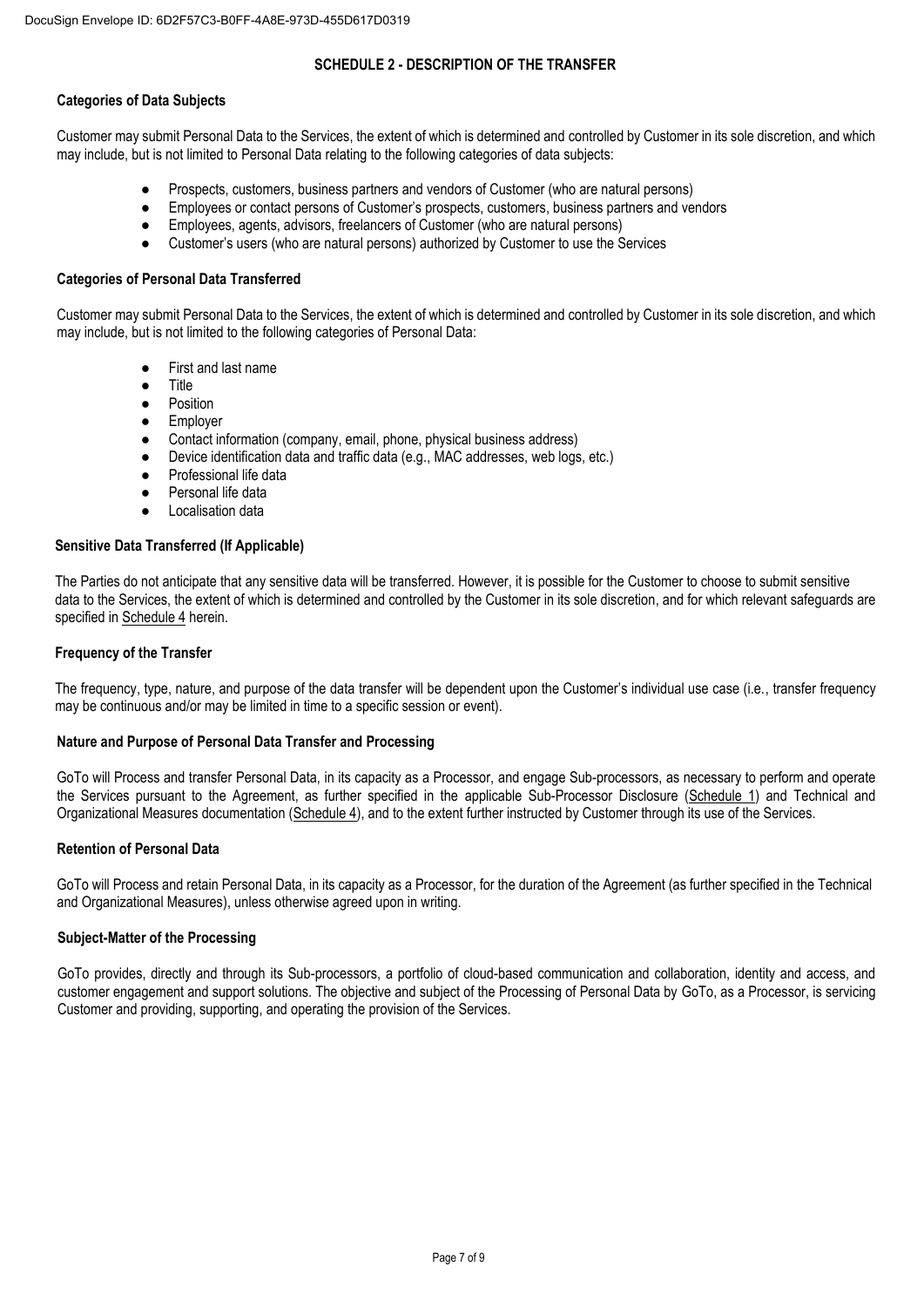## **SCHEDULE 3 – PROVISIONS RELATED TO THE STANDARD CONTRACTUAL CLAUSES**

#### **Identified Parties and Competent Supervisory Authority**

## **Data Exporter**

Name: Customer and its Authorized Affiliates established within the European Economic Area and/or Switzerland.

Address: The Customer address identified on the relevant order documentation or Order Form, as applicable.

Contact Person's Name, Position, and Contact Details: Customer's primary contact, position, and details as identified on the relevant order documentation or Order Form, as applicable.

Activities Relevant to the Data Transferred Under the Standard Contractual Clauses: Customer (data exporter) procures GoTo's (data importer) Services in the fields of cloud-based unified communication and collaboration, identity and access, and/or customer engagement and support.

Role: Data Controller

Competent Supervisory Authority: The supervisory authority of the EEA Member State in which Customer is established or, if Customer is not established in the EEA, the EEA Member State in which Customer's representative is established or in which Customer's end-users or customers are predominantly located.

#### **Data Importer**

Name: The name of the specific GoTo importing organization shall be as follows:

| Country                             | <b>GoTo Entity (as applicable)</b> |  |
|-------------------------------------|------------------------------------|--|
| <b>United States</b>                | LogMeln, Inc.                      |  |
|                                     | LogMeln USA, Inc.                  |  |
|                                     | LogMeIn Communications, Inc.       |  |
|                                     | Grasshopper Group, LLC             |  |
| Ireland (outside of the EEA and EU) | LogMeIn Ireland Unlimited Company  |  |
|                                     | LastPass Ireland Limited           |  |

Address: please see [https://www.goto.com/company/legal/contracting-entities.](https://www.goto.com/company/legal/contracting-entities)

Contact Person's Name, Position, and Contact Details: GoTo Privacy Team, tel.: 781-897 5580; e-mail: DPA@goto.com

Activities Relevant to the Data Transferred Under the Standard Contractual Clauses: GoTo provides a portfolio of cloud-based unified communication and collaboration, identity and access, and customer engagement and support solutions. The activities relevant to and/or the objective and subject of the Processing of Personal Data by GoTo, as a Processor, is servicing Customer and providing, supporting, and operating the provision of the Services.

Role: Data Processor